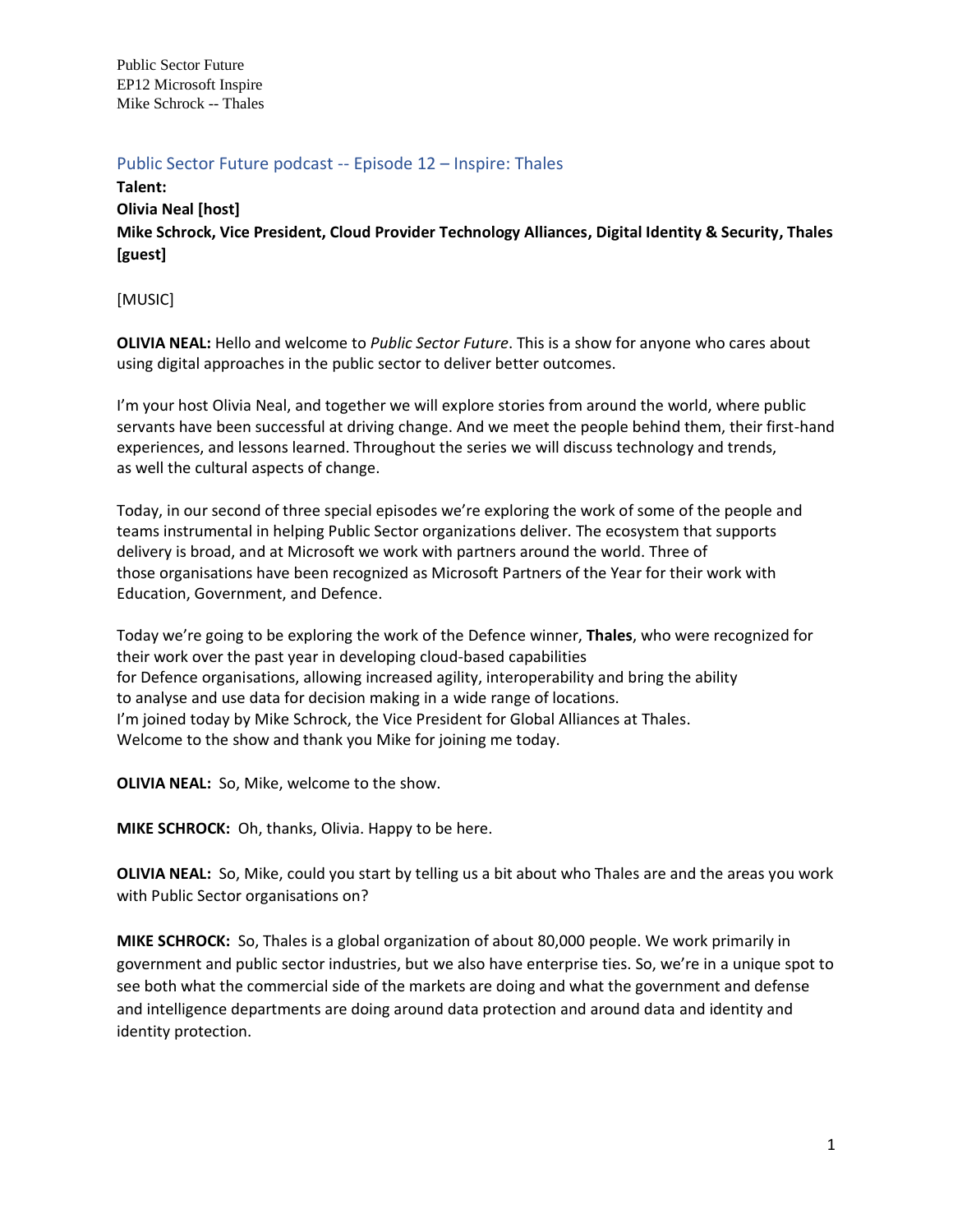Thales is made up of entities across space systems, defense systems, transportation systems, avionics systems, cybersecurity systems, and we help lots of governments around the world with their critical infrastructure but typically around, public projects, high-security projects in the world.

**OLIVIA NEAL:** So, today, we're really focusing on an area of work that Thales have been doing in Australia . Could you give us a quick overview of what this project was?

**MIKE SCHROCK:** Yeah, absolutely. It's a great project that Thales has been involved with really for quite a number of years. We announced I think two years ago that we were bringing to Microsoft a way that their disconnected stack of cloud could operate with public sector customers in the most secure way. Also, how it could be ruggedized to go out into the field and out to the edge deployments to help in the battlefield or to help in humanitarian care during a disaster.

So, that project was initiated out of our defense group, and we have a product called Nexium Defense Cloud. Nexium Defense Cloud was being asked to be brought out to the tactical edge to bring information and systems out to the tactical edge, sometimes connected, sometimes disconnected, to provide tactical information so that decisions could be made quickly in the battlefield and in harsh environments, where networks aren't always common.

So, we came up with this concept called Nexium Defense Cloud Edge, which was the idea to bring the Azure Stack with our traditional Nexium Defense Cloud system all the way out to that tactical edge – so operations of headquarters, the operations of all the different military ranks and systems could essentially tap into the analytics and the power that the Microsoft Cloud brings and make better decisions

**OLIVIA NEAL:** So, this solution is giving the people who are operating outside of headquarters who are remotely located, whether that be on the battlefield or in a humanitarian situation, the ability to access data and analytics and make better-informed decisions more quickly to facilitate their operations?

**MIKE SCHROCK:** Yeah, absolutely. So, there were sort of three core system elements that we wanted to bring, you know, to the solution– agility, the ability to deploy rapidly at the headquarters, at the forward operating theater and base, across legacy systems, and out to the edge cloud and out to the far edge, disconnected cloud.

Azure Stack and some of the collaborations that we put together between Microsoft and Thales and other partners sort of pulled together the ability to make the Nexium Defense Cloud more agile and to operate in a modern world, I guess, in a disconnected world, but also a connected world. The information from the edge has to be collaborated with the information from the core so that you can get real-time intelligence all the way out to the edge to make a decision. Likewise, information from the edge has to be brought back into the core to be analyzed and to be associated with other data sets and other legacy systems and other nation-states that are delivering or possibly part of the operation or the mission that the defense team is going after.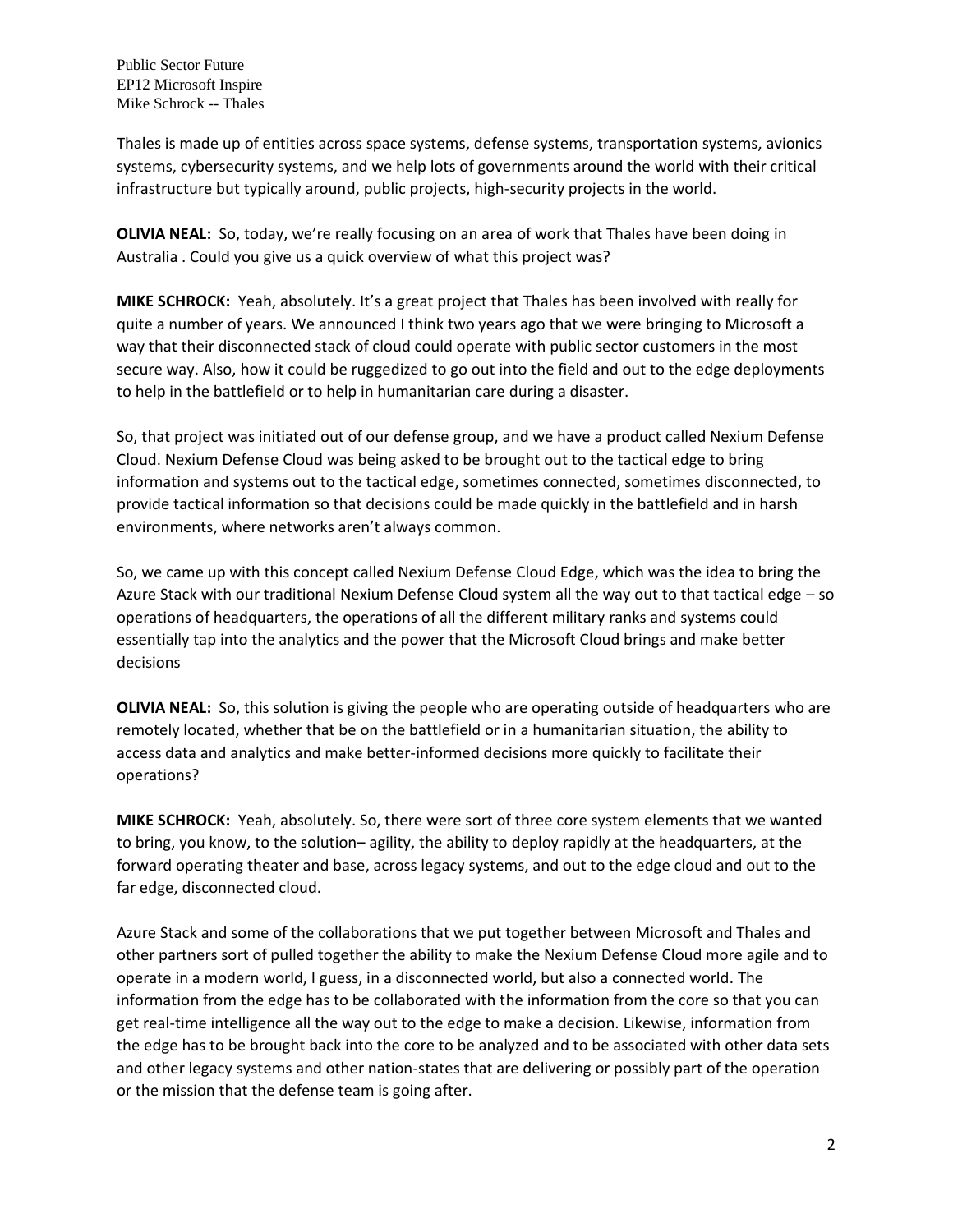Then, the interoperability, I just touched on that. To work in a multinational capacity, to integrate with legacy systems and be interoperable at all of these different areas was super important.

So, interoperating with a NATO-based country and a NATO-based alliance, also operating with the "Five Eyes's." So this is the security partnership between the United States, Canada, United Kingdom, Australia, and New Zealand. Those were really important capabilities from an interoperability standpoint.

But we also had to be interoperability with modern data and modern application practices, right? And that's what the Azure Stack helped bring us – the ability to build applications quickly, the ability to integrate data quickly – if that came together really nicely on top of the Azure Stack.

Then, the last is decisiveness, right? The ability to use the information to make at-the-edge tactical decisions that can ideally save lots of lives is super important. We think that this combination of being able to operate on the traditional gov cloud or trusted cloud of public cloud or government cloud of Azure or DOD cloud of Azure combined with this core cloud, essentially, that is the defense cloud and bringing all of that information to the tactical edge – even in a disconnected edge – where analytics can be ran out on the far edge before that data is uploaded into the cloud is super powerful. And it really sort of optimizes mission effectiveness.

**OLIVIA NEAL:** Yeah, they sound like three really compelling sets of capabilities. And I'm interested in this piece of work was – this project was undertaken I think at this stage or initially for the defense, that they sound like very replicable solutions and the types of capabilities that other five eyes countries or other NATO countries, presumably, are interested in as well.

**MIKE SCHROCK:** Yes, absolutely. And this solution, while it was built for the defense, it also is very applicable in humanitarian cases or other projects where it's more of a first responder at the edge of the network.

A lot of times, when you go into disaster areas, you have issues with connectivity, you have issues with reestablishing communication networks. That's one of the things where Thales brings a big difference, being very integrated into LTE and mobile technology.

So, being able to interoperate between the shifting network conditions of uptime/downtime, availability/unavailability, and to bring the power of joint operations together works really well with this solution. So, NATO organizations and many Five Eyes nations coming to grips with building a more robust and agile environment for responding. And it really speaks to the spirit of collaboration.

**OLIVIA NEAL:** Is there anything that you would like to see other countries or organizations that might be getting ready to use this type of capability, whether that be in the defense space or in the humanitarian space, is there anything that they could start doing now to prepare them for having this type of approach?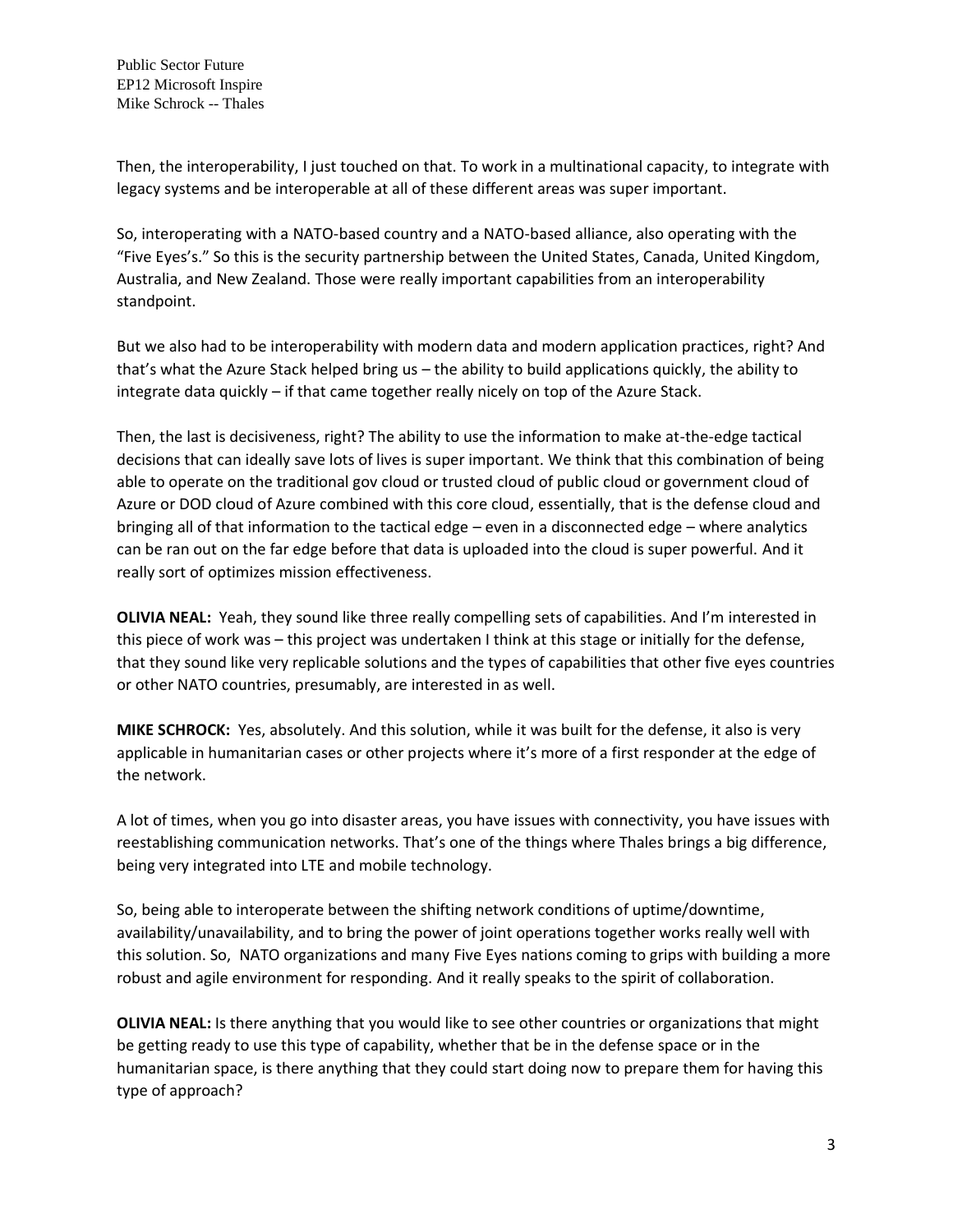Public Sector Future EP12 Microsoft Inspire Mike Schrock -- Thales

**MIKE SCHROCK:** Yes. That's a great question. I think, definitely, customers from all elements of the public sector, whether it's civilian services, military defense, intelligence services, all need to be more responsive and more agile to the changing world that we have out there. Threats are coming in from all different angles, and not just military threats, right? We have public security threats, we have cybersecurity threats, we have a whole host of threat vectors that are coming at systems and communications, and they need to be responded to in an organized fashion.

So, the Nexium Defense Cloud represents, I think, a great model of how you can take one of the most extreme, highly secure operating theaters and environments and missions and how a uniform platform approach that has agility and has the ability to expand into various networks or theaters of operation, but also to interoperate with legacy systems and legacy communication networks.

I think that's the beauty of the joint solution is it has opened up a proof point, if you will, we can do this for any tactical mission, objective, or project you have.

## **OLIVIA NEAL:** How do you judge the success of this type of project?

**MIKE SCHROCK:** it's a great question. Being just on the alliances side, not in the actual defense area with the proper clearances to have those conversations myself, what I've learned from my colleagues at the highest level is that, you know, this is cleared up all the way through the highest levels of generals that are essentially the CIOs or CFOs – the CISOs of the military. And the idea being that they wanted the efficiencies that the public cloud gives all commercial customers, but they had to do it in a very secure way. I think that they're seeing those efficiencies, they're seeing their return on investment fairly rapidly with a couple areas: One in a uniform deployment model that can be tactically stripped up or down, regardless of the mission. And I think also they've seen efficiencies in training staff, the ability to deploy it on a common, unified platform provides them a lot of value both in setting up systems you know from hours where it used to take weeks, to days where it used to take months for certain aspects of network and private clouds to be developed out in the field and out in the operating theater.

So, this provides a ton of efficiencies for all of those customers and a lot of stakeholders, I guess, more than just the CISO who has the budgetary you know oversight, but really for, you know, bringing the modern information worker, I guess, to the defense world more easily.

**OLIVIA NEAL:** Great. Are there any things that I haven't asked you which you would want to include, any points you'd want to make, anything I haven't given you the opportunity to say?

**MIKE SCHROCK:** I think we talked a little bit about Thales and being a broad, diverse company in the security sectors, working across a lot of public government programs. But I think it's also important to just understand Thales' mission, right, and our purpose.

And we've boiled that down, obviously, into a mission statement and a purpose statement. And that's to build a future we can all trust. It's not just about Thales and our customers and building it together,